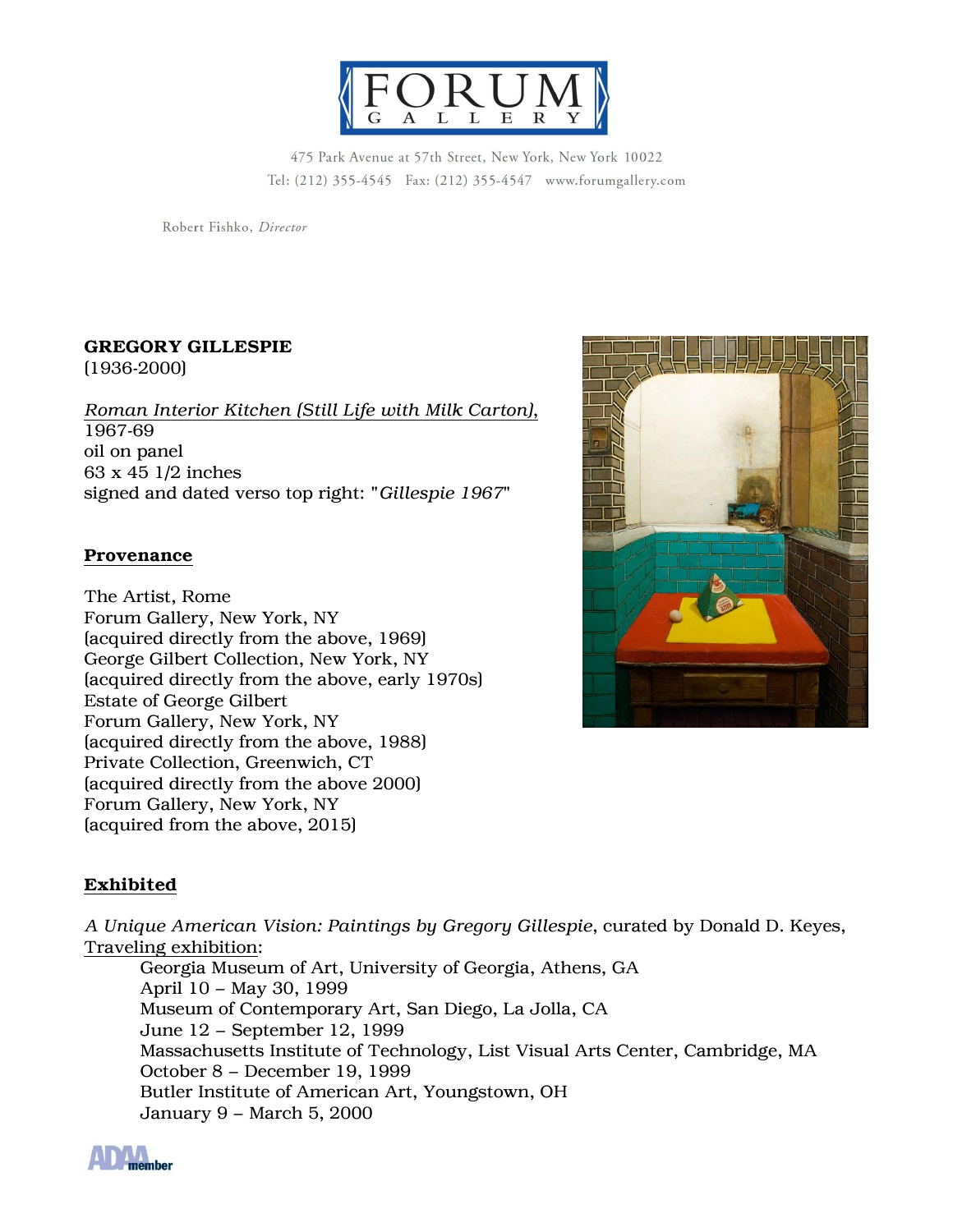*American Art Today: Images from Abroad*, University Art Museum, Miami, FL, February –March, 1996

*Gregory Gillespie*

Traveling exhibition: Hirshhorn Museum and Sculpture Garden, Washington, DC December 22, 1977- February 12, 1978 Georgia Museum of Art, The University of Georgia, Athens, GA, April 23 - May 14, 1978

*Gregory Gillespie: Recent Paintings*, Forum Gallery, New York, NY, November 13 – December 4, 1976

*Frances Cohen Gillespie and Gregory Gillespie*, University Gallery, University of Massachusetts, Amherst, MA, September 18 – October 13, 1976

*Gregory Gillespie, Paintings (Italy: 1962-1970)*, Forum Gallery, New York, NY February 14 – March 10, 1970

*Landmarks of 20th Century American Art*, Forum Gallery, New York, NY November 8, 2018 – January 5, 2019

# **Literature**

*A Unique American Vision: Paintings by Gregory Gillespie*, Essays by Rani M. Carr, Donald D. Keys and Carl Belz, 1999: Georgia Museum of Art, University of Georgia, cat. no. 19, p.41, Illustrated.

Lerner, Abram. *Gregory Gillespie*, Hirshhorn Museum and Sculpture Garden, Smithsonian Institution: Smithsonian Institution Press, Washington, DC, 1977, cat no. 22, p.53, Illustrated.

Betz, Margaret. "New York Reviews, Gregory Gillespie," *Art News*, January 1977, p. 126

Brooker, Niccolo. *Landmarks of 20th Century American Art*, Forum Gallery, New York, NY, 2018, pp. 34-37 and p. 35, Illustrated.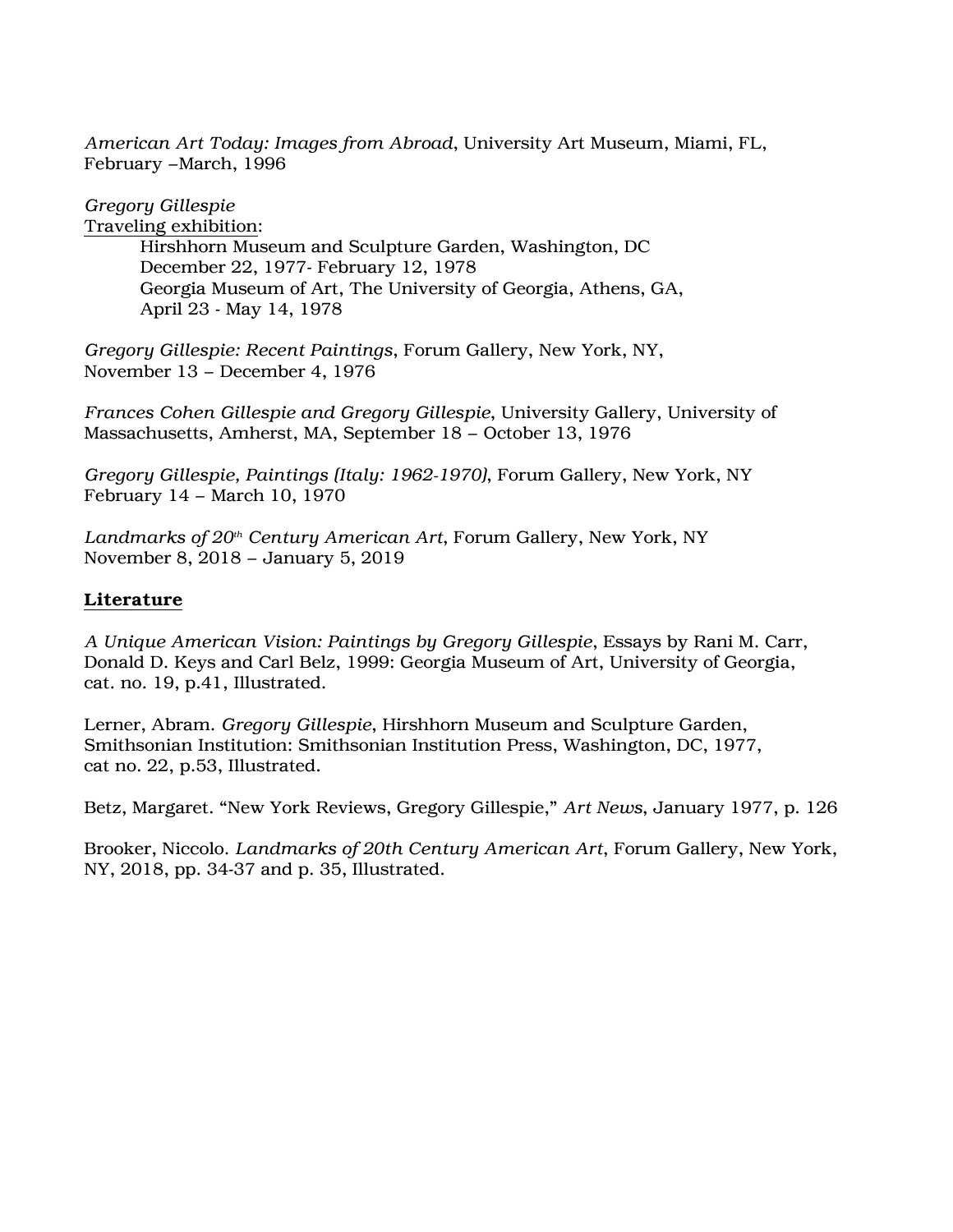#### **Essay**

Gregory Gillespie was born in New Jersey, studied at New York's Cooper Union (1954-60), then at the San Francisco Art Institute (1960-62). It was soon apparent he would not follow in the footsteps of New York's Abstract Expressionists nor in those of the Bay Area Figurative painters, but that his art would always remain fully individualist, highly personal, and outside the parameters of the critical mainstream. Some saw his artistry as the contrivance of an art world contrarian; others recognized that Gregory was painstakingly progressing through his own personal demons and, in so doing, flabbergasting a limited audience with the painterly results. Estrangement, entrapment, isolation, anxiety, repression, guilt, violence, and a heightened, even pornographic sexuality, consumed his Italian period work and divulged his psychic pain. Gillespie's focus on human genitalia as much betrayed his own-worded "horror of sex" as served to commit the intended sacrilege of savagely refuting the Catholic stricture with which he was raised.

Inspired by the beauty of historic paintings depicting scenes from a religion he had come to hate, Gregory's studio at the American Academy, less than a mile from the Vatican, became his personal artistic asylum.

*Roman Interior – Kitchen* is a classic Gillespie composite of authenticity and fantasy. The verisimilitude of its components is eerily impeccable: the flawless but elementary brickwork, the ubiquitous Christ Crucified, the oldstyle Italian milk carton long-since superseded in form. However, the arrangement of the objects is somehow disconcerting, inexplicably unsettling, not wrong but not quite right. Sensing the artist's paranormal presence, the viewer cannot discern which spatial ingredients Gillespie included as realism instead of metaphor. Although Gillespie's Fulbright grant project was to study the work of the early Renaissance master Masaccio, it is fitting that he was most captivated by that of Carlo Crivelli. A mid-to-late 15th entury painter with an intense, haunting neo-Gothic sensibility, Gillespie commented of Crivelli that he was one of the few artists skillful enough to seamlessly incorporate sculptural elements with those of painting, and to do so deftly enough to mask what one perceives as reality versus illusion. Such was the schizophrenic sphere of contradictions which Gregory Gillespie sought and succeeded in occupying.



Carlo Crivelli, Saint Peter of Verona (Peter Martyr), circa 1475 (coll. National Gallery, London)

No painters of the decade came close to Gillespie's graphic nature and explicit scenes. A small coterie of 1960s Italian filmmakers, however, shared his capacity to transform the mundane into the hallucinatory. Like Gregory, these independent, outsider artists were interfacing with reality and sanity. Although it is doubtful that Gregory